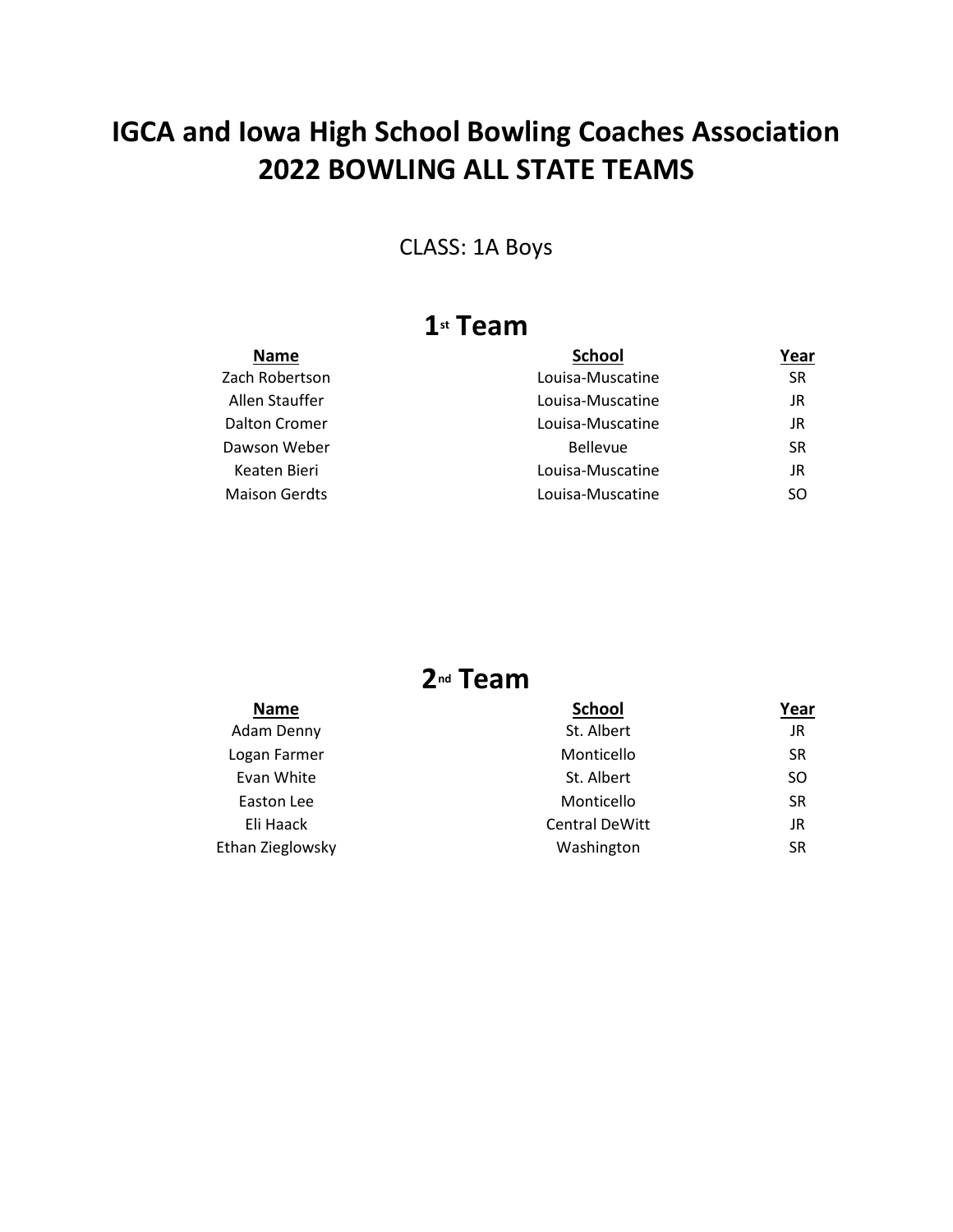CLASS: 1A Girls

### **1st Team**

| <b>Name</b>      | <b>School</b>      | Year |
|------------------|--------------------|------|
| Jersey Lessenger | Louisa-Muscatine   | JR   |
| Hannah Anderson  | Louisa-Muscatine   | SO.  |
| Michelle Stewart | Camanche           | SR   |
| Lily Fischer     | Louisa-Muscatine   | SR   |
| Molly Bramble    | Louisa-Muscatine   | FR   |
| Kali Johnson     | <b>Forest City</b> | JR   |
|                  |                    |      |

| <b>Name</b>     | <b>School</b>         | Year      |
|-----------------|-----------------------|-----------|
| Kennady Bigwood | Camanche              | SO.       |
| Kamryn Taylor   | Louisa-Muscatine      | FR        |
| Lauren Funk     | Tripoli               | <b>SR</b> |
| Kylee Kooi      | Camanche              | FR        |
| Annika Weber    | Camanche              | FR        |
| Jena Edwards    | <b>Central DeWitt</b> | JR        |
|                 |                       |           |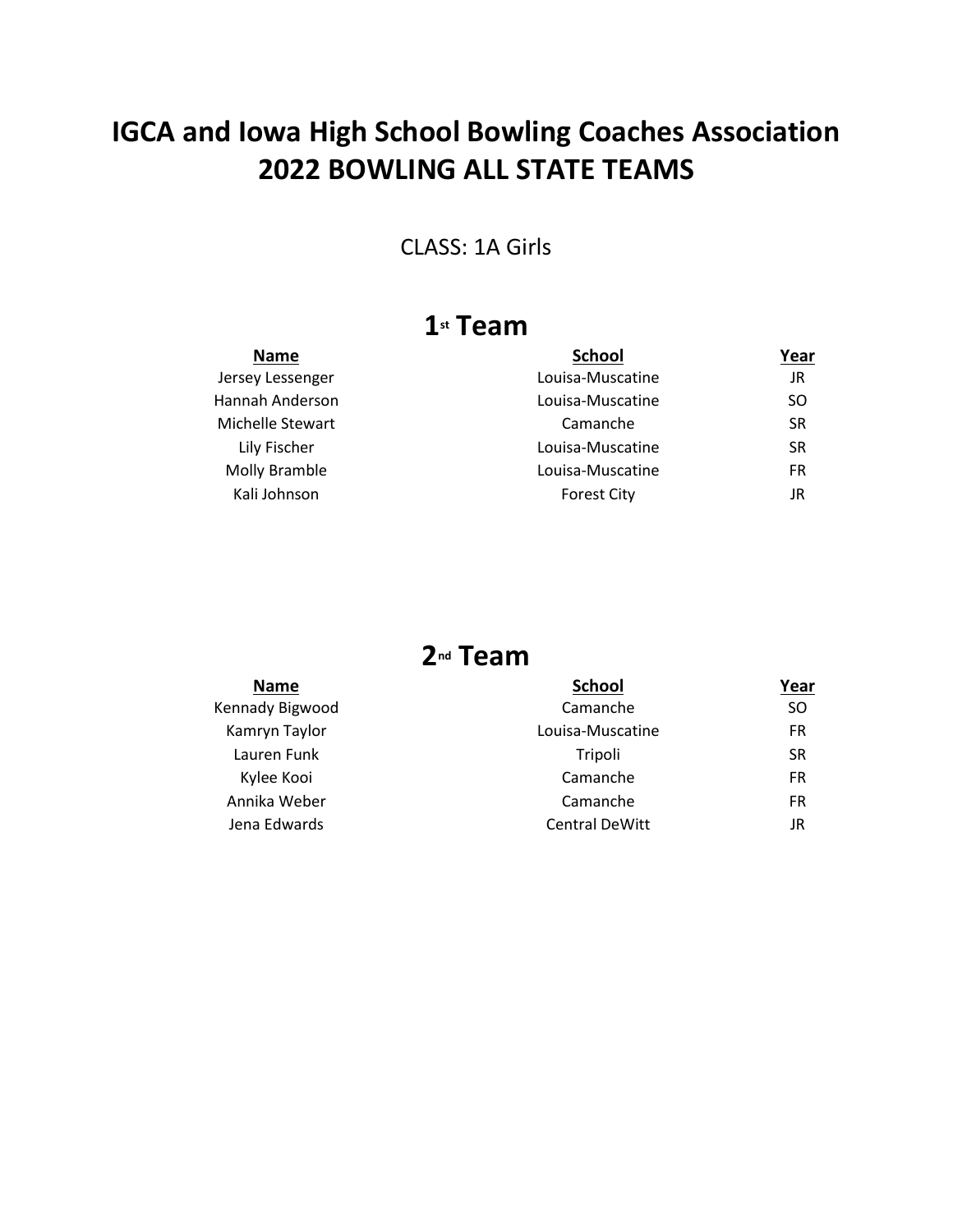CLASS: 2A Boys

### **1st Team**

| <b>Name</b>         | <b>School</b>     | Year      |
|---------------------|-------------------|-----------|
| Trey VanWyk         | Oskaloosa         | FR        |
| Cooper Kohl         | Clinton           | JR        |
| <b>Trevor James</b> | Urbandale         | <b>SR</b> |
| <b>Blake Polzin</b> | Denison-Schleswig | SR        |
| Cody Reseland       | Urbandale         | JR        |
| Michael Wilming     | North Scott       | JR        |
|                     |                   |           |

| <b>Name</b>          | <b>School</b>    | Year      |
|----------------------|------------------|-----------|
| <b>Ryan Stanley</b>  | Bondurant-Farrar | JR        |
| <b>Brennan Smith</b> | Marion           | SR        |
| Nolan Vaske          | Western Dubuque  | JR        |
| Reiley Freeman       | Ottumwa          | SR        |
| Logan Knudson        | North Iowa       | <b>SR</b> |
| <b>Blake Hemann</b>  | Keokuk           | SR        |
|                      |                  |           |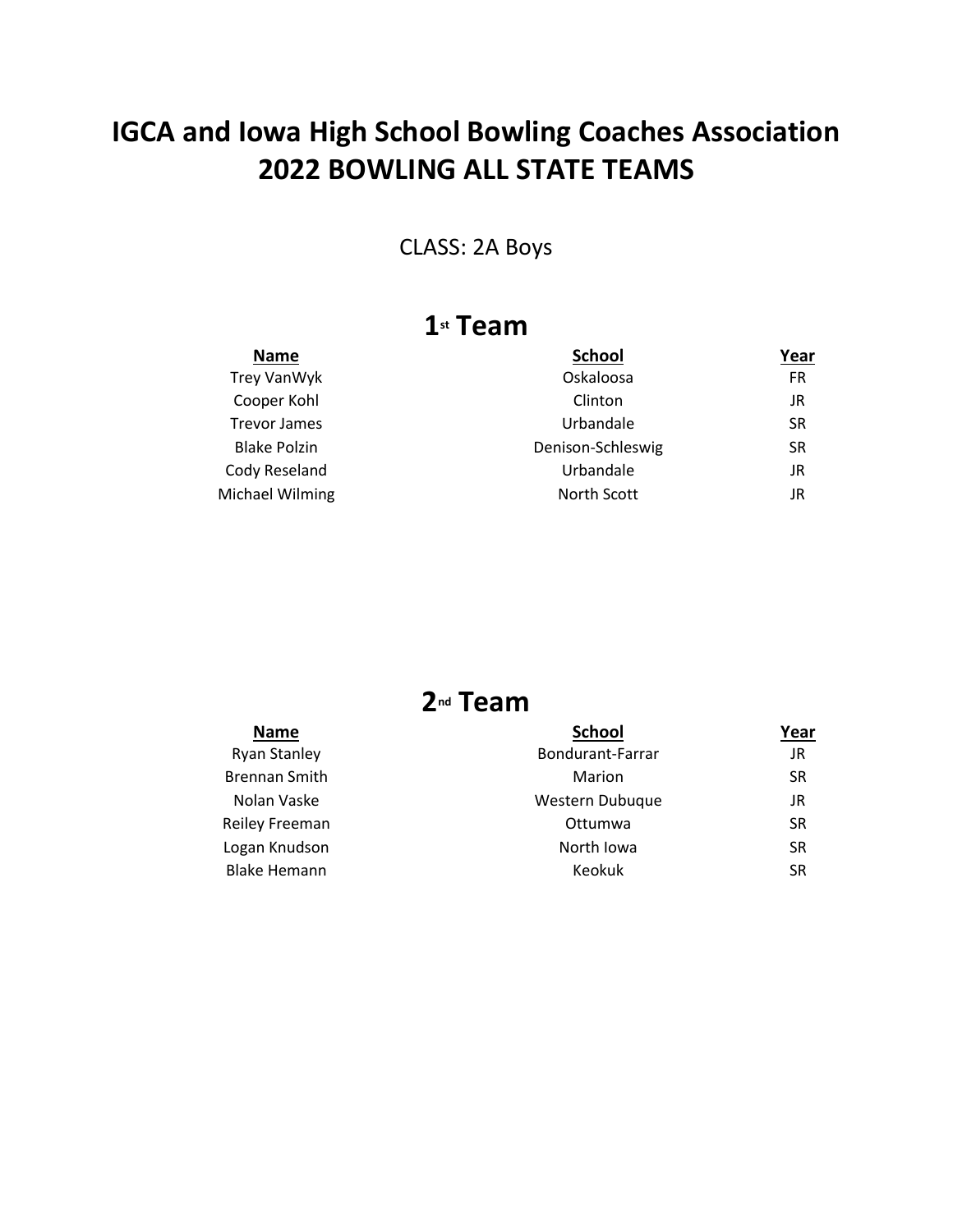#### CLASS: 2A Girls

### **1st Team**

| <b>Name</b>         | <b>School</b>        | Year      |
|---------------------|----------------------|-----------|
| Rachel Moore        | Keokuk               | JR        |
| Kaitelin Konz       | LeMars               | <b>SR</b> |
| Aleesha Oden        | Lewis Central        | JR        |
| Alexis Kenney       | Fort Dodge           | <b>SR</b> |
| <b>Malorie Cary</b> | <b>Waterloo East</b> | <b>SR</b> |
| <b>Emily Peters</b> | LeMars               | JR        |
|                     |                      |           |

| <b>Name</b>        | <b>School</b>   | Year      |
|--------------------|-----------------|-----------|
| Olivia Flewelling  | <b>MMCRU</b>    | SO.       |
| Alexis Hanson      | Fort Dodge      | <b>SR</b> |
| Abbigail Nylin     | Clinton         | FR        |
| Sophia Rule        | Keokuk          | FR        |
| Baylee Neyen       | Western Dubuque | SO.       |
| <b>Bailey Gill</b> | LeMars          | FR        |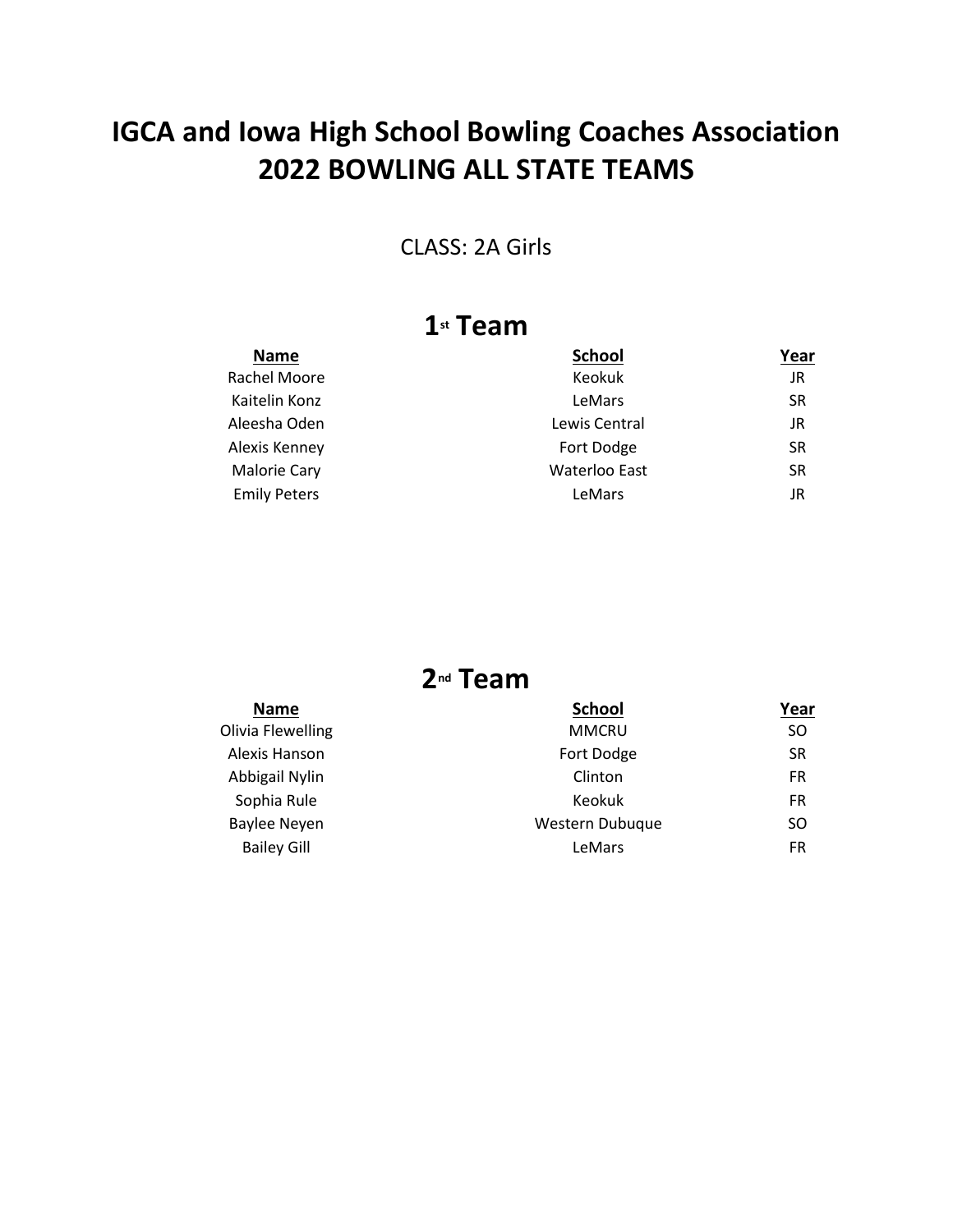CLASS: 3A Boys

## **1st Team**

| <b>Name</b>          | <b>School</b>          | Year      |
|----------------------|------------------------|-----------|
| Myles Breemeersch    | Cedar Rapids Jefferson | JR        |
| Tayvon Holomar       | Waterloo West          | SO.       |
| Demetri Ferneau      | Marshalltown           | <b>SR</b> |
| <b>Hunter Winner</b> | <b>Dubuque Senior</b>  | SR        |
| Noah Kidwell         | Pleasant Valley        | JR        |
| <b>Teagan Merta</b>  | Prairie                | <b>SR</b> |
|                      |                        |           |

| <b>Name</b>    | <b>School</b>        | Year |
|----------------|----------------------|------|
| Jaxon Robinson | Cedar Rapids Kennedy | JR   |
| Lucas Dolphin  | Cedar Rapids Kennedy | JR   |
| Owen Brinker   | Cedar Falls          | FR   |
| Carter Boley   | Johnston             | SR   |
| Payton Noack   | <b>Bettendorf</b>    | SR   |
| Andru Wilder   | Marshalltown         | SR   |